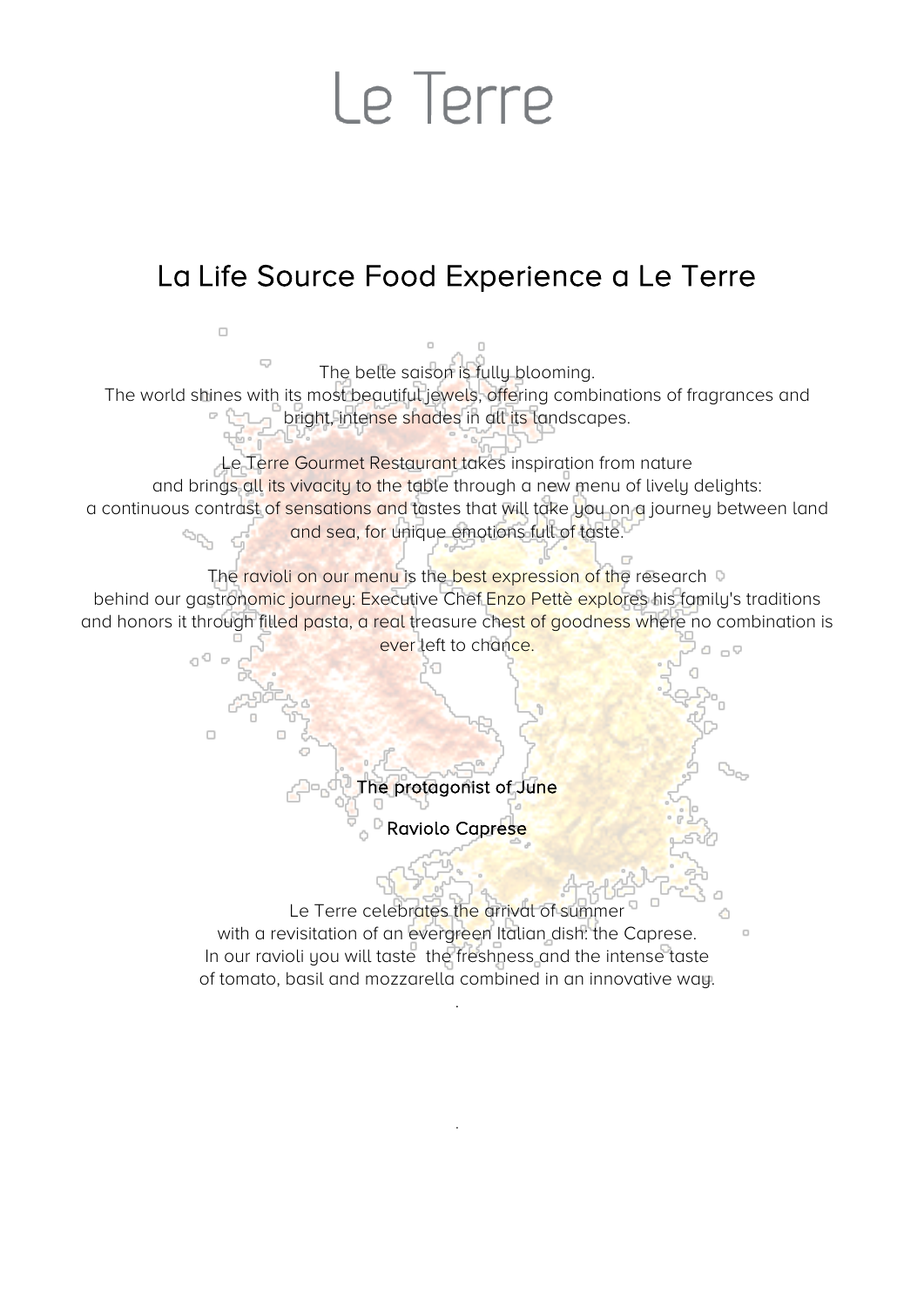## Le Terre

#### À la carte Menu

|              | <b>STARTERS</b>                                                                                    | euro |
|--------------|----------------------------------------------------------------------------------------------------|------|
| (14)         | Cuttlefish cooked at low temperature with pineapple and yellow pepper sauce, spinach<br>and Daikon | 14,0 |
| (7, 14)      | Roasted octopus with potato foam, coffee powder and chili pepper                                   | 20,0 |
| (3,7)        | Piedmontese carpaccio, parmesan sauce, egg yolk and polenta crunchy crumble                        | 19,0 |
| (3, 9)       | Mountain egg cooked at 65°, peas sauce and dehydrated bacon                                        | 15,0 |
|              |                                                                                                    |      |
|              | <b>FIRST COURSES</b>                                                                               |      |
| (1,3,7,9)    | Raviolo Caprese                                                                                    | 22,0 |
| (1,7,9)      | Gragnano's Pacchero with duck ragout and sweet and sour mushrooms                                  | 22,0 |
| (1,7,14)     | Spaghetto with clams, broccoli cream and roasted yellow tomatoes                                   | 22,0 |
| (4, 7, 14)   | Risotto with crispy squid, salmon roe and smoked tomato drops                                      | 22,0 |
|              | <b>SECOND COURSES</b><br>0                                                                         |      |
| (1, 4)       | Crispy sea bass, spinach extract, carrot bits and beetroot au vanilla                              | 35,0 |
| (1, 14)      | Calamari stuffed with vegetables, squid ink cream and basil drops                                  | 32,0 |
| (1,7,9)      | "THE KING" Chef's beef filet                                                                       | 36,0 |
| (1, 9)       | Rabbit cooked in Kriek beer, sour cherry sauce, agretti and chickpea buns                          | 30,0 |
|              | <b>DESSERTS</b>                                                                                    |      |
| (3,8)        | Trilogy of Cherry, Lemon, Mango sorbets                                                            | 13,0 |
| (1, 3, 7, 8) | Le " JERRE " dessert                                                                               | 13,0 |
| (7, 8)       | The Pistachio World with apple and raspberries                                                     | 13,0 |
| (1, 3, 7)    | Strawberry savarin, soft biscuit, mascarpone cheese and meringue mousse                            | 13,0 |
|              | Cover                                                                                              | 3,0  |

Allergens: (1) cereals containing gluten: wheat, rye, barley, oats, spelt, and their derived strains and products; (2) crustaceans and products thereof; (3) eggs and egg products; (4) cereals containing gluten: wheat, rye